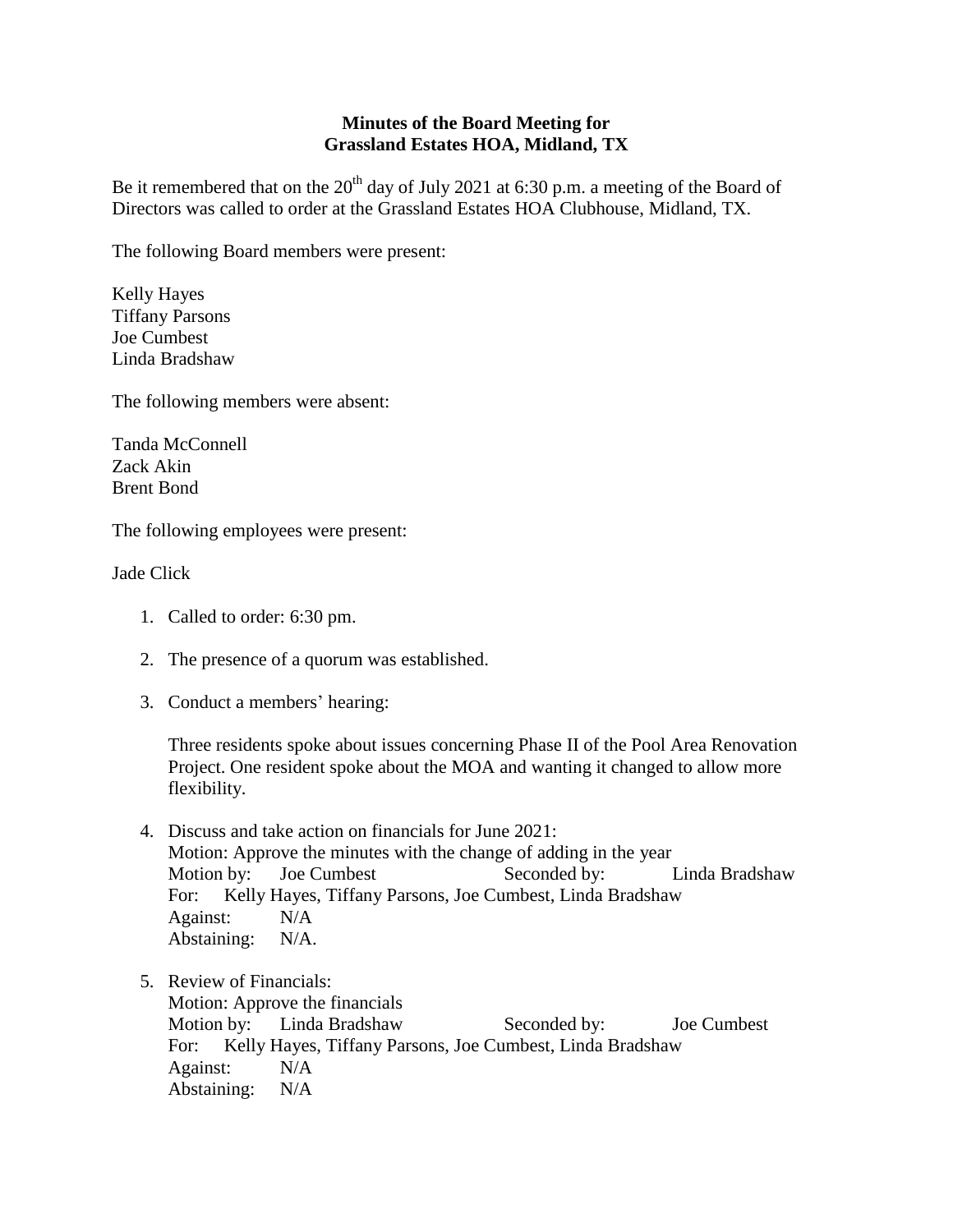6. Facility Manager's Report.

Gave update about rental numbers. Discussed pool attendants going back to school August  $2<sup>nd</sup>$ . Hoping to keep the pool open until Labor Day as usual but going to look at attendant's schedules and will update the residents once a calendar is finalized for August. Spoke about the Ice Cream social being held on Labor Day and it being a good way for neighbors to meet and a fun way to end the summer.

7. Receive report and recommendations from the Pool Committee.

Subcommittee sat down with David Wright with Water Wright services. They spoke about a Splash Pad vs. Splash Pool, he said he would highly recommend a Splash Pad so that they equipment would be above ground making it easier to service. He confirmed bacteria wouldn't be an issue because he could service the equipment and it would have the same chemicals as the regular pool. It could have an on/off valve to conserve water when not in use. The Pool Committee is looking at contacting Odessa Country Club because they have the same equipment. The survey was discussed and the committee is hopeful to have it done soon.

- 8. Discuss and take action on forming a Bylaws Committee: Motion: Establish the committee with the following members: Doug Kahlich, David Rhodes, Mark Rhodes, Galen Goodman and Kelly Hayes being the board representative Motion by: Tiffany Parsons Seconded by: Joe Cumbest For: Kelly Hayes, Tiffany Parsons, Joe Cumbest, Linda Bradshaw Against: N/A Abstaining: N/A
- 9. Discuss and take possible action on delinquent assessment payments.

Discussion took place in Executive Session.

10. Discuss and take possible action on the continuation, or approval or modification of, as applicable of the following "Phase 1" pool renovation:

• Concession Stand A/C. Motion: Motion to remove concession stand A/C from Phase I Motion by: Kelly Hayes Seconded by: Joe Cumbest For: Kelly Hayes, Tiffany Parsons, Joe Cumbest, Linda Bradshaw Against: N/A Abstaining: N/A

11. Discuss and take possible action on Phase II of the Pool Renovation project. Motion: Postpone the payments for Phase II pending the Board vote after the results of the survey are submitted. Allocate no more that \$1,500 for the distribution of the survey.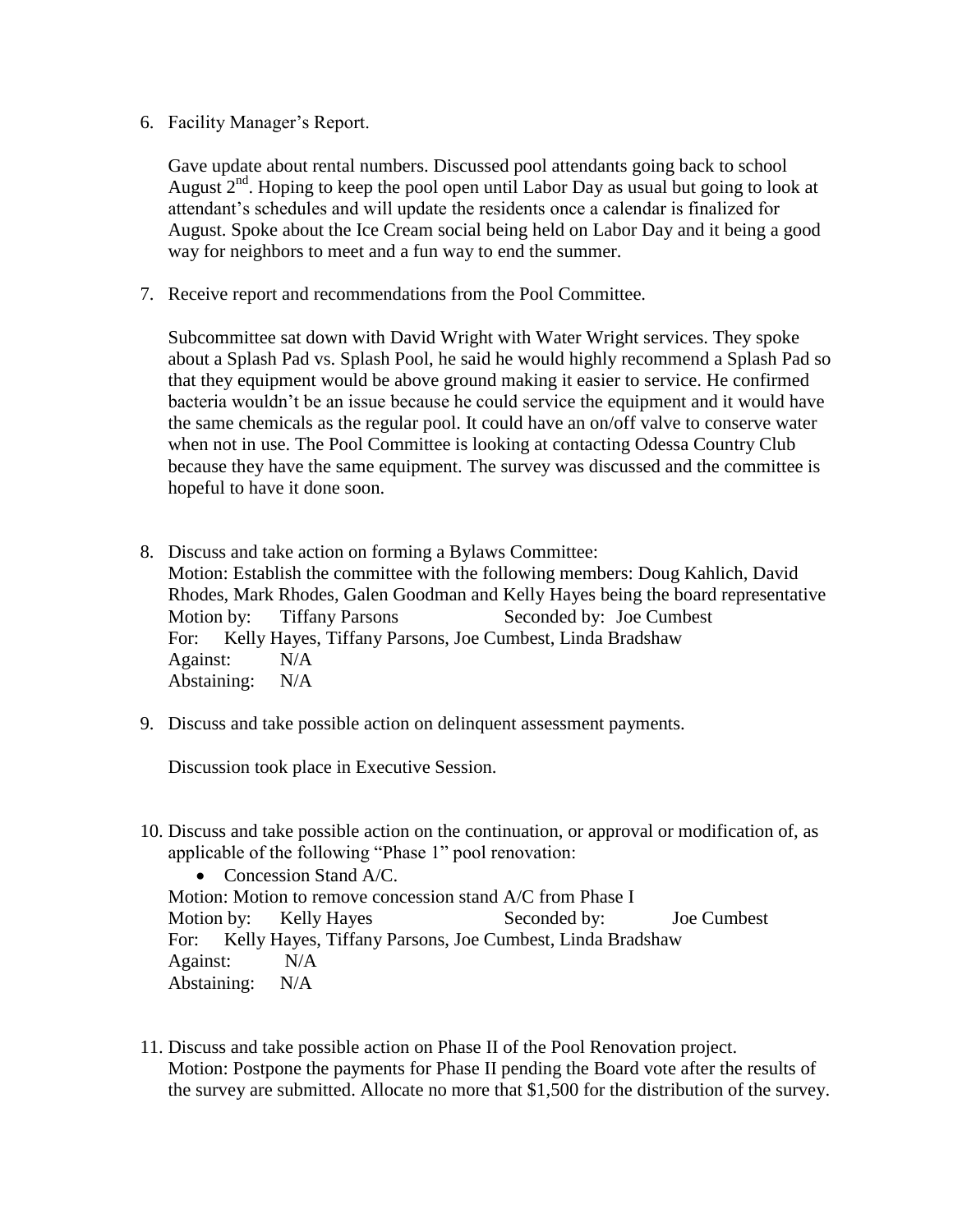Motion by: Joe Cumbest Seconded by: Linda Bradshaw For: Kelly Hayes, Tiffany Parsons, Joe Cumbest, Linda Bradshaw Against: N/A Abstaining: N/A

12. Discuss issues concerning the Architectural Review Committee.

Discussion took place in Executive Session.

13. Discuss issues concerning violations contained in the Restrictions and Covenants.

Discussion took place in Executive Session.

14. Discuss and take possible action on the Secretarial position.

No action taken

- 15. Discuss and take possible action on proposal on Property Management Company. Motion: Table the PCM discussion until August Board meeting. Motion by: Joe Cumbest Seconded by: Kelly Hayes For: Kelly Hayes, Tiffany Parsons, Joe Cumbest, Linda Bradshaw Against: N/A Abstaining: N/A
- 16. Train board members on board policies.

No action taken

17. Entered executive session at 8:42 pm:

Contract employment was discussed Voted to add hardship requests Discussed sending delinquent letters to homeowners who haven't paid assessment Architectural Review items were discussed

- 18. Entered regular session at 9:26 pm.
- 19. Motion to adjourn at 9:28 pm. Motion by: Tiffany Parsons Seconded by: Joe Cumbest For: Kelly Hayes, Tiffany Parsons, Joe Cumbest, Linda Bradshaw Against: N/A Abstaining: N/A